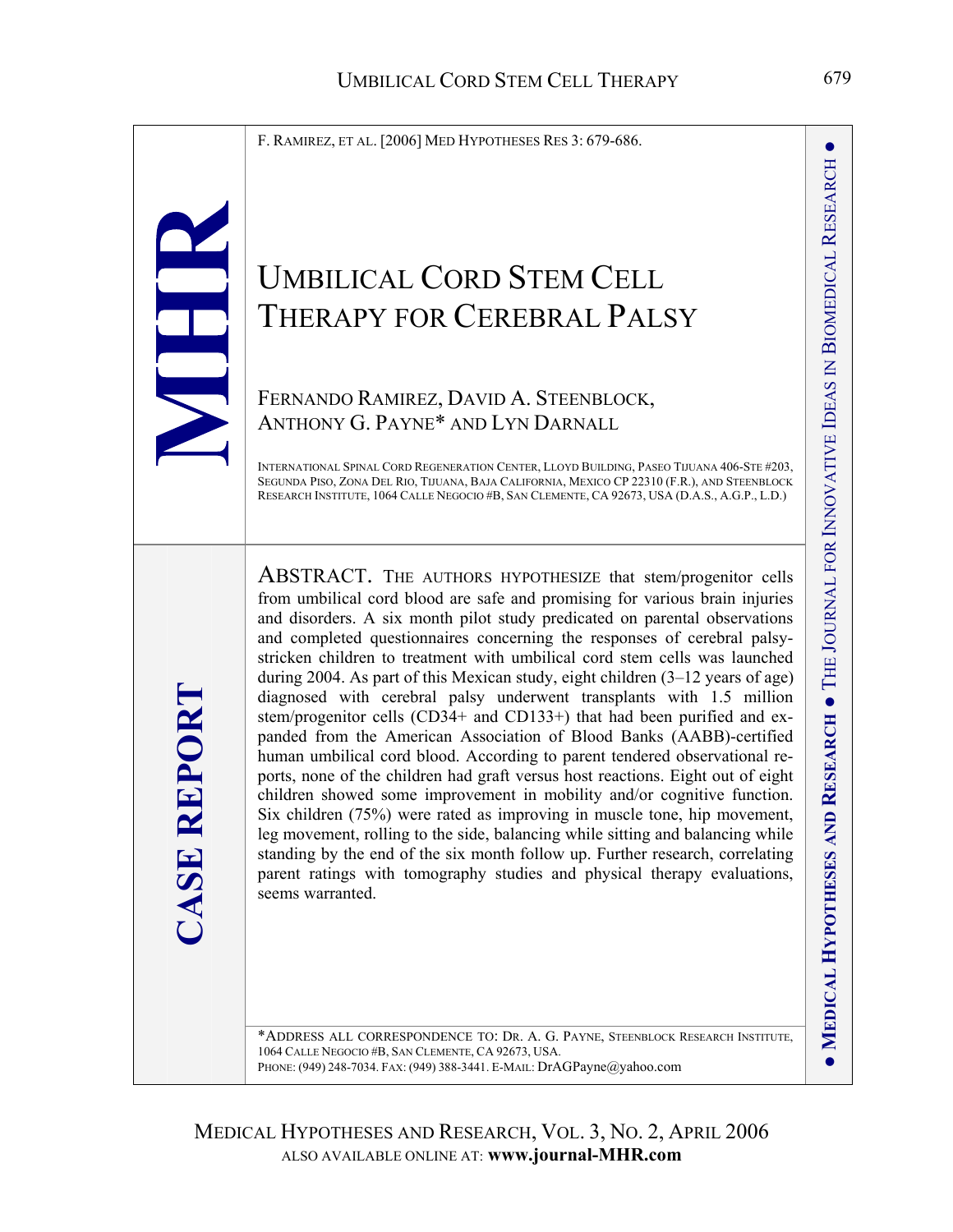## 1. INTRODUCTION

The umbilical cord/placenta from a newborn baby usually contains approximately 300,000 stem cells, including CD34+ and CD133+ cells. These stem cells pose no ethical challenge, and appear to be safe (when properly tested), versatile and promising for brain injuries and disorders.

ETHICS. Umbilical cord stem cells are widely deemed ethical insofar as there is no loss of potential life from their use. The cord/placenta units can be harvested for their stem cell load as a form of "life assurance" for the donor's baby's future health challenges as well as for those of other children and adults.

SAFETY. Umbilical cord blood certified by the American Association of Blood Banks (AABB) has a sixteen year track record of safety.

(*a*) WHOLE CORD BLOOD. Umbilical cord blood (which includes stem cells) has been used for sixteen years in the United States for leukemia [1], breast cancer [2], prostate cancer, ovarian cancer, aplastic anemia [3], Fanconi's anemia [4], immune disorders, storage diseases [3], and bone marrow reconstruction after cancer irradiation [5].

Whole cord blood produces significantly less graft-versus-host disease (GVHD) than transplantations with bone marrow or adult hematopoietic cells [6-9]. Risks are significantly reduced even with ABO blood group incompatibility [10].

In 2002, McKeena and associates reported on the graft versus host reactions from 59 patients who received umbilical cord blood transplants (including red blood cells, white blood cells, platelets, and stem cells). The patients were pretreated with acetaminophen and diphenhydramine. There were no moderate or severe reactions though some patients experienced mild reactions that included hypertension (24%), nausea (10%), vomiting (5%), unusual taste or smell (5%), headache (5%), bradycardia  $(2\%)$ , cough  $(2\%)$ , back  $(2\%)$  or abdominal (2%) pain and transient thirst (2%). None of the patients experienced fever, chills, flushing, hives, dyspnea, bronco-spasm, or chest pain and there was no clinical or laboratory evidence of hemolysis [11].

(*b*) ISOLATED CD34+ CELLS. Handgretinger and colleagues showed in 2001 that CD34+ progenitor cells could be extracted from donor peripheral blood for HLA-mismatched stem cell transplantation without graft versus host disease. Megadoses of highly purified mismatched CD34+ progenitor cells were given to 32 children without pharmacological immunosuppression. The authors concluded that this procedure offers a promising therapeutic option for children without bone marrow donors [12]. Since then Benesch used highly purified CD34+ stem/progenitor cell transplants in children with refractory severe aplastic anaemia and reported no evidence of GVHD [13].

(*c*) ISOLATED STEM/PROGENITOR CELLS FROM CORD BLOOD. Separating stem/progenitor cells (magnetic bead technologies can be used) from the red and white blood cells and platelets removes potential antigens and immune cells. This stem cell separation contributes to a lower risk of graft versus host reactions, even with mismatched donors and recipients [14-16]. In addition, expanding the stem cells to several million cells per treatment can further minimize and eradicate graft versus host reactions [17,18]. This low to nil reaction is important in neurological conditions because immune suppressants can have detrimental effects on learning and memory. In 1996, Cool reported on neurological evaluations at the University of Iowa on children before and after immunosuppression with chemoradiation therapy and bone marrow transplants. Four years post-treatment, there was still evidence of declining IQ, achievement, memory and fine motor skills [19].

UMBILICAL CORD STEM CELLS APPEAR TO BE VERSATILE. Umbilical cord stem cells appear to migrate to where they are needed (attracted by cytokine signals from areas of inflammation such as stromal derived factor-1α). Cord stem cells can be used for ischemic/hypoxic conditions since they have the ability to initiate the formation of new blood vessels, thereby increasing the delivery of oxygen and nutrients to injured and hypoxic tissue [20]. In addition, cord blood stem cells (CD34+) including CD133+ cells, have the potential of becoming endothelial cells, hepatocytes, and osteoblast-like cells, neurons and glia cells [21-29].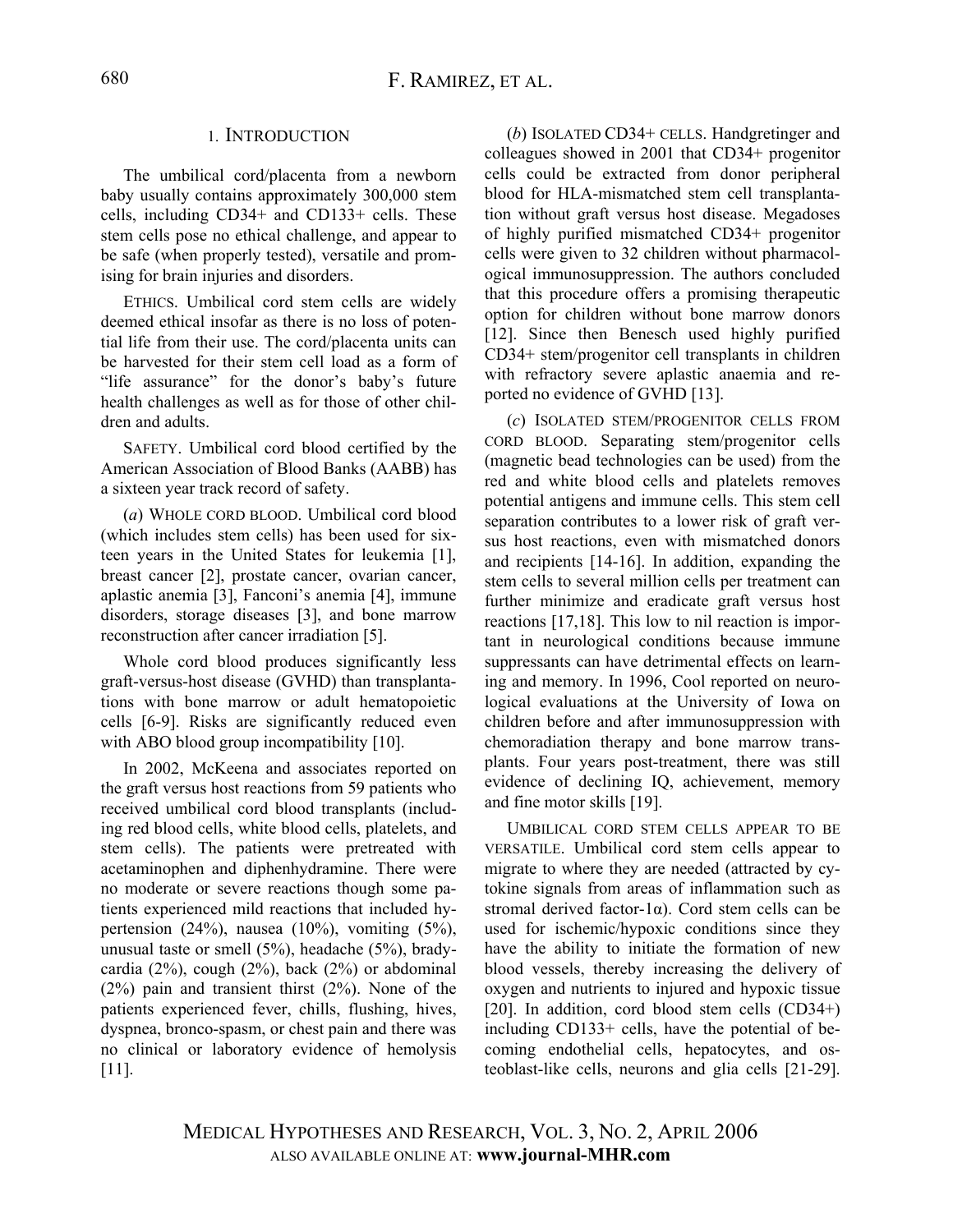Patients treated for brain and neurologic disorders outside the U.S. report unexpected side benefits such as renewed hair growth and hair color, relief from arthritic pain, reduced infections, and greater emotional equilibrium and contentment for months after umbilical cord stem cell therapy.

UMBILICAL CORD STEM CELLS SHOW PROMISE FOR NEUROLOGICAL INJURIES AND DISORDERS. Umbilical cord stem cells are being used to treat neurological injuries and disorders in various countries. Stem cells may assist neural repair by stimulating synthesis of growth factors [30,31], serving as chaperone or nurse cells to injured tissues, and/or by facilitating neurogenesis.

(*a*) CORD BLOOD. Ende [32,33] and Garbuzova-Davis [34] demonstrated that umbilical cord blood could increase life span in mice models of Huntington's Disease, Alzheimer's Disease, and Amyotropic Lateral Sclerosis. Lu and associates [35] also found significant improvements from human cord blood in animal models with traumatic brain injury. And when Chen and associates [36] gave human umbilical cord blood intravenously to rat models for stroke paralysis, they showed significant improvement in motor function within 24 hours. This 2001 study also demonstrated that cord blood stem/progenitor cells could enter the brain, migrate to the injury and promote functional recovery in a brain injury.

(*b*) STEM CELLS ISOLATED FROM CORD BLOOD. Umbilical cord CD34+ cells show therapeutic potential for treating neurodegenerative diseases and trauma [25,28,37]. Vendrame [38], Taguchi [39], Peterson [22], Newman [40,41] and Willing [42,43] have reported neurological improvements in animal models of stroke using human umbilical cord blood stem cells. Saporta and associates reported on the ability of human umbilical cord stem cells to migrate to the spinal cord injury in animals and significantly reduced motor and neurological deficits in an open-field test [44].

(*c*) STEM CELL THERAPIES USING UMBILICAL CORD CELLS. The International Spinal Cord Regeneration Center has been involved in researchoriented application of umbilical cord stem cells since early 2003. Currently many cord blood stem cell subtypes such as CD34+/CD133, CD34-/45+, mesenchymals and primitive neurogenic progenitors are given by various means including subcutaneous injection, IV drip and intra-arterial catheter infusion. Patient responses indicate that ocular disorders such as macular degeneration and diabetic retinopathy and neurologic challenges such as cerebral palsy experience the most dramatic improvements. Patients with multiple sclerosis and chronic stroke show evidence of moderate benefits, especially if the stem cell therapy is used in conjunction with a total rehabilitation program that supports a healthy tissue environment conducive to stem cell activity.

## 2. PRELIMINARY OBSERVATIONS WITH CEREBRAL PALSY

Cerebral palsy is a disorder caused by damage to the brain during pregnancy, delivery or shortly after birth that affects about 500,000 children in the U.S. alone. It is characterized by muscle spasticity, muscle weakness, uncontrolled movements, impaired mobility, speech impairment and/or challenges in eating, dressing, bathing, etc. Movement dysfunction is often accompanied by seizures, visual impairment, hearing loss, osteoporosis, learning disabilities, and behavior problems [45]. Risk factors for cerebral palsy include prenatal anemia, improper nutrition, infections, x-rays, premature delivery. Hypoxia and ischemia are also major risk factors prenatally and during delivery [46,47].

SUPPORTIVE OBSERVATIONS. In the latter part of 2002, three (3) of the coauthors (Steenblock, Payne, Darnall) heard about patients with neurological disorders being treated with stem cells isolated and expanded from umbilical cord blood. Though initially skeptical about the claims being made about the treatment's safety and effectiveness, we began to interview some of these patients, contact physicians doing this work and started sending simple questionnaires to people who were going to other countries for these stem cell treatments. The best overall responses were apparently taking place in children with cerebral palsy. In addition, graft versus host reactions had not been reported by the approximately 100 children and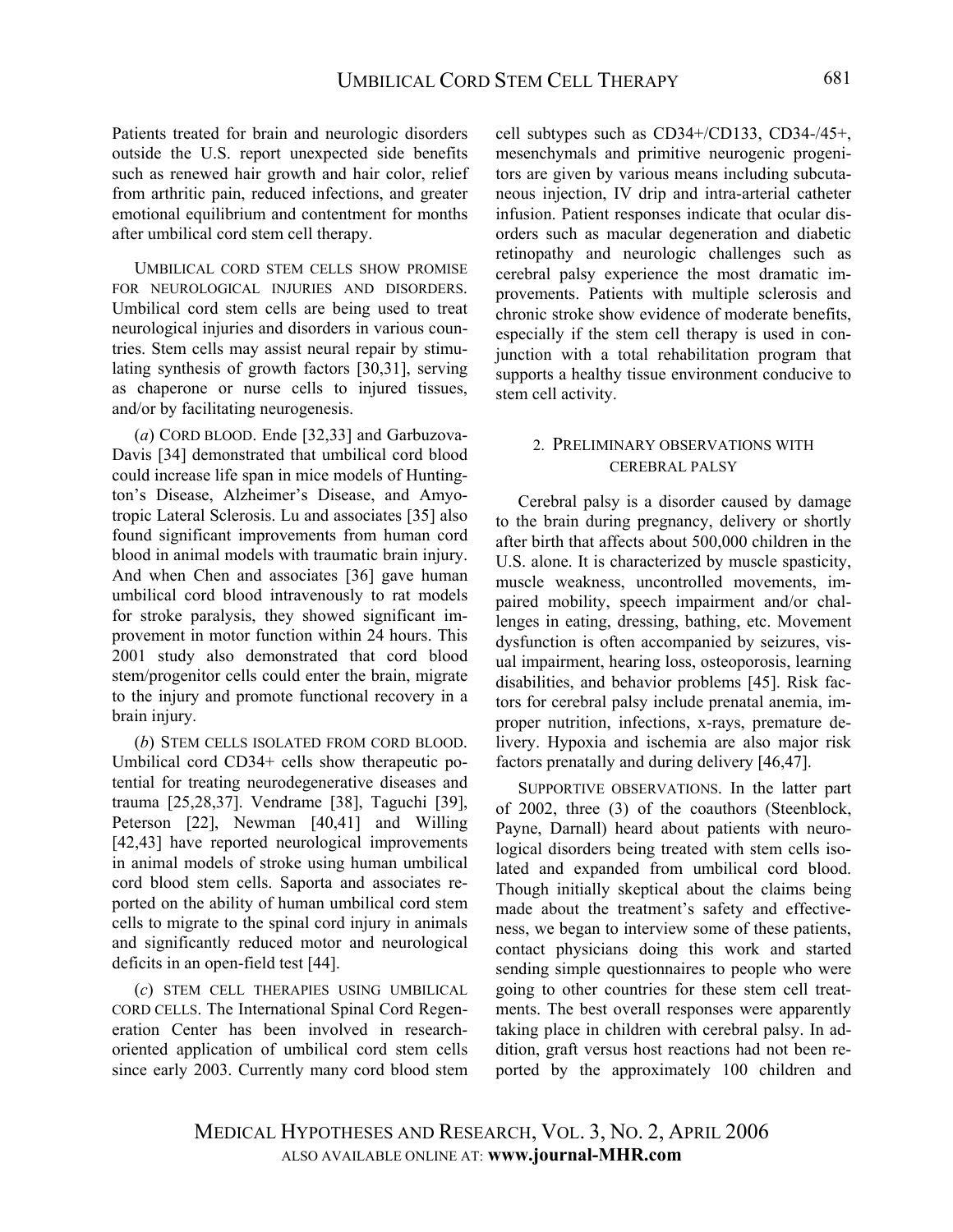adults we ultimately interviewed who had been treated (outside the USA) with purified umbilical cord derived stem/progenitor cells. This line of inquiry brought Steenblock Research Institute into contact with Fernando Ramirez, M.D., who was involved in using cord blood stem cells for research-oriented applications under a special license issued him by the Mexican Ministry of Health. As a result of dialog between Steenblock Research Institute and Dr. Fernando Ramirez, a pilot study was proposed and designed by Dr. Ramirez with input and technical support from the SRI. The study protocol was approved by an independent committee for clinical research at Dr. Ramirez's institute (U.S. equivalent Investigational Review Board) as being in conformity with the World Medical Association Declaration of Helsinki Ethical Principles for Medical Research involving Human Subjects.

Eight children (aged 3–12) with cerebral palsy were admitted to the pilot study which was launched during January 2004. This report is the result of parental ratings of these children tendered prior to and then at regular intervals following their treatment with multipotent stem cells isolated and expanded from AABB certified umbilical cord blood.

### 3. METHODS

The cord blood was donated with the consent of the mother and safety tested for a panel of infections in accordance with American Association of Blood Banks (AABB) standards.

The stem/progenitor cells were isolated from the umbilical cord blood using a magnetic bead separation process and were then expanded over a three week period until they reach confluence. Eightyfive percent of the stem cells were primitive CD133+ stem cells, which have the ability to promote neural growth. The cells were harvested and aliquoted into vials in lots of 1.5 million, to which was added a standard cryoprotectant formula. These vials were frozen in liquid nitrogen until used.

Children of both sexes were considered for inclusion in the study who were between ages 6 months to 12 years, who had their cerebral palsy status diagnosed by a pediatric neurologist, and who had no complicating infections, trauma, injury or wounds or inflammatory conditions including dental abscesses or gum disease (as this might generate cytokine signals such stromal derived factor-1α which attracts stem cells). All candidates were screened by their primary care physicians and dentists for diseases and conditions that might "decoy" stem cells from the target organ (brain). Those that were not free of such diseases and conditions were immediately excluded from the pool of candidates. Ultimately eight children with the major cerebral palsy forms, e.g., spastic (pyramidal), non-spastic (extrapyramidal), and mixed were selected for inclusion in the study.

Parents of the eight CP children in the study were thoroughly briefed concerning the study protocols and subsequently gave informed (written) consent for their children to have stem cell therapy using purified umbilical cord blood stem cells. The parents also consented to fill out questionnaires before the stem cell treatment, and one month, three months and six months following the transplant which were entrusted by Ramirez to Steenblock Research Institute staff for tabulation and statistical analysis. All of these children had already been treated with various conventional therapies in previous years and their neurological status was considered stable by both their parents and therapists. The children continued all customary therapies, e.g., physical therapy, speech therapy, etc., as before the treatment. Evaluations of neurologic, speech, visual and other parameters posttreatment were done by the children's personal physicians and therapists with copies furnished to the research team.

The transplant procedure consisted of a simple subcutaneous intramuscular injection in fatty tissue near the umbilicus. The subjects were then observed for any adverse reactions for at least an hour and then released.

THE QUESTIONNAIRE. The questionnaire included graft versus host symptoms as well as fine motor, gross motor, self-help, social and cognitive behaviors. There were 78 questions and space for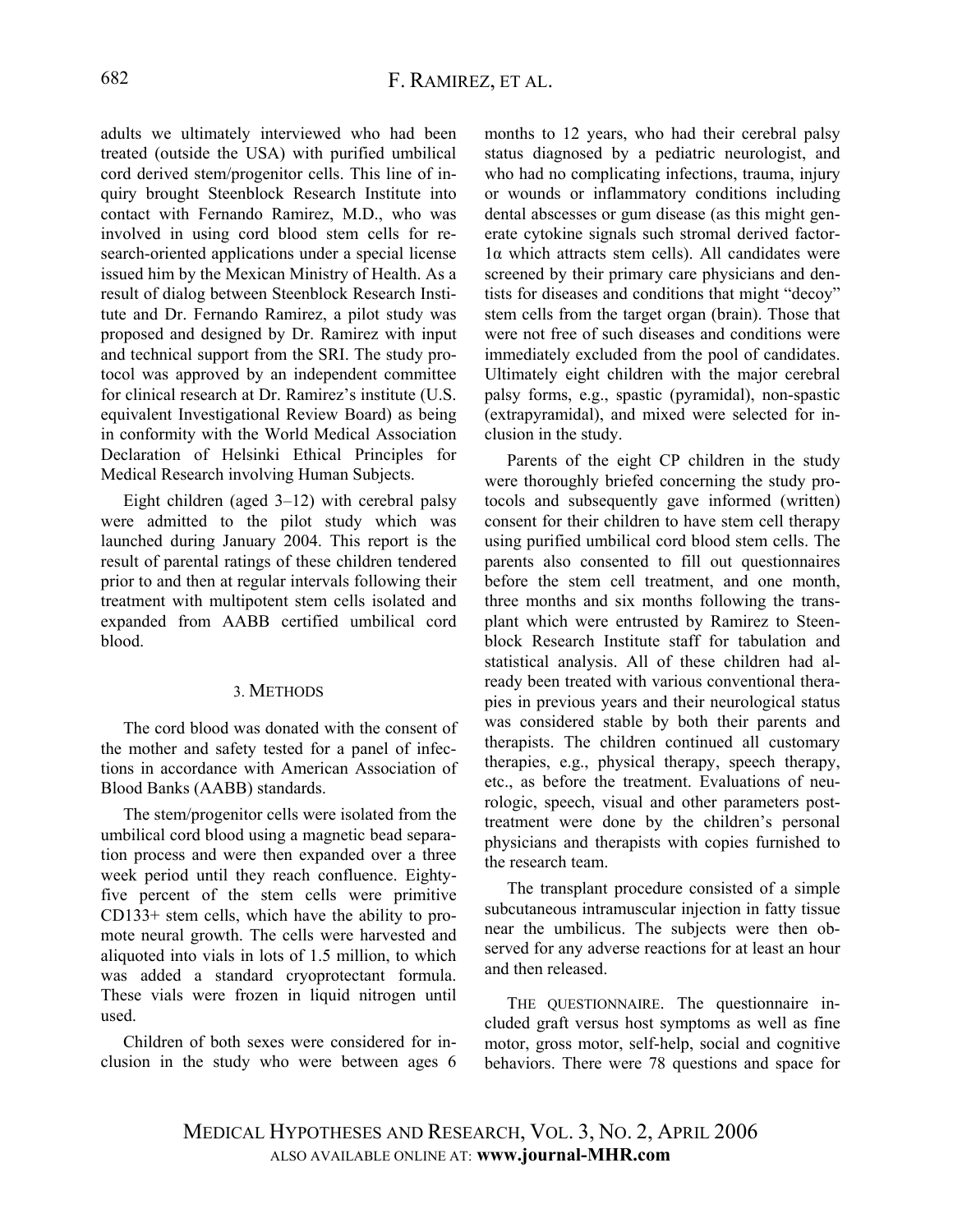| <b>FUNCTION</b>               | <b>NOT</b><br><b>IMPROVED</b> | <b>SLIGHTLY</b><br><b>IMPROVED</b> | <b>MODERATELY</b><br><b>IMPROVED</b> | <b>SIGNIFICANTLY</b><br><b>IMPROVED</b> | TOTAL<br><b>IMPROVEMENT</b> |
|-------------------------------|-------------------------------|------------------------------------|--------------------------------------|-----------------------------------------|-----------------------------|
| <b>BALANCE WHILE STANDING</b> | 2(25%)                        | $1(12.5\%)$                        | $4(50\%)$                            | $1(12.5\%)$                             | 6(75%)                      |
| ROLL TO RIGHT/LEFT            | 2(25%)                        | 2(25%)                             | 3(37.5%)                             | $1(12.5\%)$                             | 6(75%)                      |
| <b>BALANCE WHILE SITTING</b>  | 2(25%)                        | 2(25%)                             | 3(37.5%)                             | $1(12.5\%)$                             | 6(75%)                      |
| MUSCLE TONE                   | 2(25%)                        | 2(25%)                             | $4(50\%)$                            | $\mathbf{0}$                            | 6(75%)                      |
| LEG MOVEMENT                  | 2(25%)                        | 3(37.5%)                           | 3(37.5%)                             | $\theta$                                | 6(75%)                      |
| <b>HIP MOVEMENT</b>           | 2(25%)                        | 3(37.5%)                           | 3(37.5%)                             | $\mathbf{0}$                            | 6(75%)                      |
| <b>BALANCE WHILE WALKING</b>  | 3(37.5%)                      | $\theta$                           | $5(62.5\%)$                          | $\theta$                                | 5(62.5)                     |
| <b>UNDERSTANDING</b>          | 3(37.5%)                      | 2(25%)                             | 3(37.5%)                             | $\mathbf{0}$                            | 5(62.5)                     |
| <b>SPEECH</b>                 | $4(50\%)$                     | $1(12.5\%)$                        | $1(12.5\%)$                          | 2(25%)                                  | $4(50\%)$                   |
| THINKING                      | $4(50\%)$                     | 2(25%)                             | 2(25%)                               | $\Omega$                                | $4(50\%)$                   |
| <b>ARM MOBILITY</b>           | $4(50\%)$                     | $1(12.5\%)$                        | 3(37.5%)                             | $\theta$                                | $4(50\%)$                   |
| <b>HAND MOVEMENT</b>          | $4(50\%)$                     | $1(12.5\%)$                        | 3(37.5%)                             | $\Omega$                                | $4(50\%)$                   |
| <b>VISION</b>                 | $4(50\%)$                     | $1(12.5\%)$                        | 2(25%)                               | $1(12.5\%)$                             | $4(50\%)$                   |

TABLE 1. SYMPTOM IMPROVEMENT AT SIX MONTHS POST-CORD STEM CELL THERAPY.

comments.

Questions were taken from McKeena's report [11] on side effects from cord blood and included changes in heart rate and blood pressure, nausea, back pain, rashes, chills, excessive thirst, rapid breathing, headaches, etc. There was also a section on symptoms and symptom improvements.

#### 4. RESULTS

#### 4.1. GRAFT VERSUS HOST REACTIONS

In eight out of eight children, the parents reported no graft versus host symptoms from the umbilical cord derived purified stem cell transplants. One child experienced localized mild pain for three days where the injection was given. Three children needed more sleep in the weeks following the transplant and one child needed less sleep. No other reactions were reported. This is highly significant, since immunosuppressants, required for adult stem cell transplants, were not needed because the cells were devoid of red and white blood cells and antigens as well as expanded for greater safety.

#### 4.2. SYMPTOM IMPROVEMENT

The data is summarized in TABLE 1. The average parent rating for all the questions concerning symptom improvement was 2.06 (moderate improvement). At the end of the six month follow-up, the parents were asked to give an overall rating for their child's progress. Five of the eight children (62%) were rated as showing significant improvement since the stem cell therapy, two children (25%) were rated as moderately improved and one child (12%) was rated as slightly improved. This child had experienced cold symptoms before the stem cell implant but had no infections in the six month period following it. Physician, physical therapist and speech therapist evaluations paralleled that of the parent's.

During the study one aphasic child started talking and one child who had been blind from birth due to optic nerve atrophy was able to see by month six post-treatment. Interestingly, an ophthalmologist who saw the child many months prior to his cord blood stem cell treatment reported that the child would never see. Four months after his injection he tracked a ball rolling across the living room of his family home. Two weeks later a second ophthalmologist at a major Florida university eye institute reported that the child could see and recommended glasses. These improvements were faithfully reported by the parents.

The main objective of this pilot study was to begin quantifying results, especially in terms of safety. Further studies are needed using a larger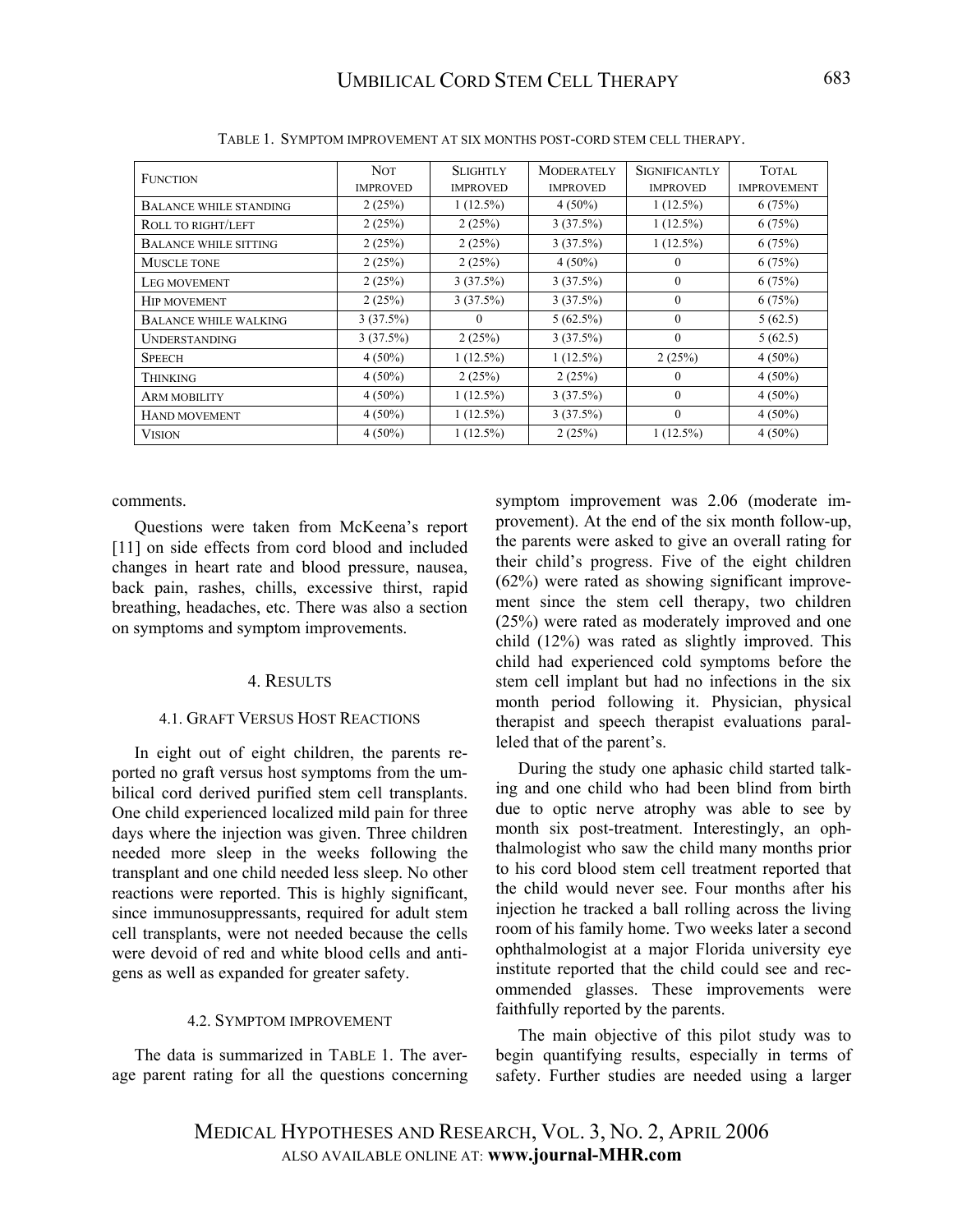group of subjects and correlating parent ratings with tomography studies and physical therapy evaluations.

#### 5. CONCLUSION

The results from this preliminary observational pilot study suggest that umbilical cord stem cells may be a safe and promising treatment for children with cerebral palsy. While the exact mechanism underlying efficacy is as of yet not fully known, it has been conjectured by one of the coauthors (Payne) that human umbilical cord stem cells injected into adipose tissue stimulates synthesis of TNF-alpha which opens up the blood brain barrier, and Nerve Growth Factor which facilitates neurologic repair [48]. Currently, SRI's in-house laboratory is doing ELISA and other quantitative testing on pre- and post- treatment blood samples from patients undergoing human umbilical cord stem cell therapy at the Spinal Cord Regeneration Center in Tijuana, Mexico. Further, more rigorous research into the promise and utility of human umbilical cord stem cell use in addressing various neurologic disorders (and the mechanism or mechanisms underlying efficacy) including cerebral palsy, seems warranted.

#### **REFERENCES**

- [1] WADHWA P, LAZARUS H, KOC O, JAROSCAK J, WOO D, STEVENS C, RUBINSTEIN P AND LAUGHLIN M [2003] Hematopoietic recovery after unrelated umbilical cordblood allogeneic transplantation in adults treated with *in vivo* stem cell factor (R-MetHusCF) and filgrastim administration. Leukemia Res 27: 215-220.
- [2] PAQUETTE R, DERGHAM S, KARPF E, WANG H, SLAMON D, SOUZA L AND GLASPY J [2000] Ex vivo expanded unselected peripheral blood: Progenitor cells reduce posttransplantation neutropenia, thrombocytopenia, and anemia in patients with breast cancer. Blood 96: 2385- 2390.
- [3] MEAGHER R AND KLINGEMANN H [2002] Human Umbilical cord blood cells: How useful are they for the clinician? J Hemat Stem Cell Res1: 445-448.
- [4] CROOP J, COOPER R, FERNANDEX C, GRAVES V, KREISSMAN S, HANENBERG H, SMITH F AND WILLIAM D [2001] Mobilization and collection of peripheral blood

CD34+ cells from patients with Fanconi anemia. Blood 98: 2917-2921.

- [5] STEVENS C, GLADSTONE J, TAYLOR P, SCARADAVON A, MIGLIACCIO A, VISSER J, DOBRILA N, CARRIER C, CABBAD M, WERNET P, KURTZBER J AND RUBINSTEIN P [2002] Placenta/umbilical cord blood for unrelated-donor bone marrow reconstitution: Relevance of nucleated red blood cells. Blood 100: 2662-2664.
- [6] [RUBINSTEIN P](http://www.ncbi.nlm.nih.gov/entrez/query.fcgi?db=pubmed&cmd=Search&itool=pubmed_Abstract&term=%22Rubinstein+P%22%5BAuthor%5D), [CARRIER C](http://www.ncbi.nlm.nih.gov/entrez/query.fcgi?db=pubmed&cmd=Search&itool=pubmed_Abstract&term=%22Carrier+C%22%5BAuthor%5D), [SCARADAVOU](http://www.ncbi.nlm.nih.gov/entrez/query.fcgi?db=pubmed&cmd=Search&itool=pubmed_Abstract&term=%22Scaradavou+A%22%5BAuthor%5D) A, [KURTZBERG](http://www.ncbi.nlm.nih.gov/entrez/query.fcgi?db=pubmed&cmd=Search&itool=pubmed_Abstract&term=%22Kurtzberg+J%22%5BAuthor%5D)  [J,](http://www.ncbi.nlm.nih.gov/entrez/query.fcgi?db=pubmed&cmd=Search&itool=pubmed_Abstract&term=%22Kurtzberg+J%22%5BAuthor%5D) [ADAMSON J,](http://www.ncbi.nlm.nih.gov/entrez/query.fcgi?db=pubmed&cmd=Search&itool=pubmed_Abstract&term=%22Adamson+J%22%5BAuthor%5D) [MIGLIACCIO AR](http://www.ncbi.nlm.nih.gov/entrez/query.fcgi?db=pubmed&cmd=Search&itool=pubmed_Abstract&term=%22Migliaccio+AR%22%5BAuthor%5D), [BERKOWITZ RL](http://www.ncbi.nlm.nih.gov/entrez/query.fcgi?db=pubmed&cmd=Search&itool=pubmed_Abstract&term=%22Berkowitz+RL%22%5BAuthor%5D), [CABBAD](http://www.ncbi.nlm.nih.gov/entrez/query.fcgi?db=pubmed&cmd=Search&itool=pubmed_Abstract&term=%22Cabbad+M%22%5BAuthor%5D)  [M,](http://www.ncbi.nlm.nih.gov/entrez/query.fcgi?db=pubmed&cmd=Search&itool=pubmed_Abstract&term=%22Cabbad+M%22%5BAuthor%5D) [DOBRILA NL](http://www.ncbi.nlm.nih.gov/entrez/query.fcgi?db=pubmed&cmd=Search&itool=pubmed_Abstract&term=%22Dobrila+NL%22%5BAuthor%5D), [TAYLOR PE](http://www.ncbi.nlm.nih.gov/entrez/query.fcgi?db=pubmed&cmd=Search&itool=pubmed_Abstract&term=%22Taylor+PE%22%5BAuthor%5D), [ROSENFIELD RE](http://www.ncbi.nlm.nih.gov/entrez/query.fcgi?db=pubmed&cmd=Search&itool=pubmed_Abstract&term=%22Rosenfield+RE%22%5BAuthor%5D) AND [STEVENS CE](http://www.ncbi.nlm.nih.gov/entrez/query.fcgi?db=pubmed&cmd=Search&itool=pubmed_Abstract&term=%22Stevens+CE%22%5BAuthor%5D) [1998] Outcomes among 562 recipients of placental-blood transplants from unrelated donors. New Engl J Med 339: 1565-1577.
- [7] [GLUCKMAN E,](http://www.ncbi.nlm.nih.gov/entrez/query.fcgi?db=pubmed&cmd=Search&itool=pubmed_Abstract&term=%22Gluckman+E%22%5BAuthor%5D) [ROCHA V](http://www.ncbi.nlm.nih.gov/entrez/query.fcgi?db=pubmed&cmd=Search&itool=pubmed_Abstract&term=%22Rocha+V%22%5BAuthor%5D), [BOYER-CHAMMARD A,](http://www.ncbi.nlm.nih.gov/entrez/query.fcgi?db=pubmed&cmd=Search&itool=pubmed_Abstract&term=%22Boyer%2DChammard+A%22%5BAuthor%5D) [LOCATELLI F,](http://www.ncbi.nlm.nih.gov/entrez/query.fcgi?db=pubmed&cmd=Search&itool=pubmed_Abstract&term=%22Locatelli+F%22%5BAuthor%5D) [ARCESE W](http://www.ncbi.nlm.nih.gov/entrez/query.fcgi?db=pubmed&cmd=Search&itool=pubmed_Abstract&term=%22Arcese+W%22%5BAuthor%5D), [PASQUINI R,](http://www.ncbi.nlm.nih.gov/entrez/query.fcgi?db=pubmed&cmd=Search&itool=pubmed_Abstract&term=%22Pasquini+R%22%5BAuthor%5D) [ORTEGA J,](http://www.ncbi.nlm.nih.gov/entrez/query.fcgi?db=pubmed&cmd=Search&itool=pubmed_Abstract&term=%22Ortega+J%22%5BAuthor%5D) [SOUILLET G](http://www.ncbi.nlm.nih.gov/entrez/query.fcgi?db=pubmed&cmd=Search&itool=pubmed_Abstract&term=%22Souillet+G%22%5BAuthor%5D), [FERREIRA E](http://www.ncbi.nlm.nih.gov/entrez/query.fcgi?db=pubmed&cmd=Search&itool=pubmed_Abstract&term=%22Ferreira+E%22%5BAuthor%5D), [LAPORTE JP](http://www.ncbi.nlm.nih.gov/entrez/query.fcgi?db=pubmed&cmd=Search&itool=pubmed_Abstract&term=%22Laporte+JP%22%5BAuthor%5D) AND [FERNANDEZ](http://www.ncbi.nlm.nih.gov/entrez/query.fcgi?db=pubmed&cmd=Search&itool=pubmed_Abstract&term=%22Fernandez+M%22%5BAuthor%5D) [M](http://www.ncbi.nlm.nih.gov/entrez/query.fcgi?db=pubmed&cmd=Search&itool=pubmed_Abstract&term=%22Fernandez+M%22%5BAuthor%5D) AND [CHASTANG C](http://www.ncbi.nlm.nih.gov/entrez/query.fcgi?db=pubmed&cmd=Search&itool=pubmed_Abstract&term=%22Chastang+C%22%5BAuthor%5D) [1997] Outcome of cord-blood transplantation from related and unrelated donors. New Engl J Med 337: 373-381.
- [8] [KURTZBERG J](http://www.ncbi.nlm.nih.gov/entrez/query.fcgi?db=pubmed&cmd=Search&itool=pubmed_Abstract&term=%22Kurtzberg+J%22%5BAuthor%5D), [LAUGHLIN M,](http://www.ncbi.nlm.nih.gov/entrez/query.fcgi?db=pubmed&cmd=Search&itool=pubmed_Abstract&term=%22Laughlin+M%22%5BAuthor%5D) [GRAHAM ML,](http://www.ncbi.nlm.nih.gov/entrez/query.fcgi?db=pubmed&cmd=Search&itool=pubmed_Abstract&term=%22Graham+ML%22%5BAuthor%5D) [SMITH C,](http://www.ncbi.nlm.nih.gov/entrez/query.fcgi?db=pubmed&cmd=Search&itool=pubmed_Abstract&term=%22Smith+C%22%5BAuthor%5D) [OLSON JF](http://www.ncbi.nlm.nih.gov/entrez/query.fcgi?db=pubmed&cmd=Search&itool=pubmed_Abstract&term=%22Olson+JF%22%5BAuthor%5D), [HALPERIN EC](http://www.ncbi.nlm.nih.gov/entrez/query.fcgi?db=pubmed&cmd=Search&itool=pubmed_Abstract&term=%22Halperin+EC%22%5BAuthor%5D), [CIOCCI G,](http://www.ncbi.nlm.nih.gov/entrez/query.fcgi?db=pubmed&cmd=Search&itool=pubmed_Abstract&term=%22Ciocci+G%22%5BAuthor%5D) [CARRIER C,](http://www.ncbi.nlm.nih.gov/entrez/query.fcgi?db=pubmed&cmd=Search&itool=pubmed_Abstract&term=%22Carrier+C%22%5BAuthor%5D) [STEVENS](http://www.ncbi.nlm.nih.gov/entrez/query.fcgi?db=pubmed&cmd=Search&itool=pubmed_Abstract&term=%22Stevens+CE%22%5BAuthor%5D) [CE](http://www.ncbi.nlm.nih.gov/entrez/query.fcgi?db=pubmed&cmd=Search&itool=pubmed_Abstract&term=%22Stevens+CE%22%5BAuthor%5D) AND [RUBINSTEIN P](http://www.ncbi.nlm.nih.gov/entrez/query.fcgi?db=pubmed&cmd=Search&itool=pubmed_Abstract&term=%22Rubinstein+P%22%5BAuthor%5D) [1996] Placental blood as a source of hematopoietic stem cells for transplantation into unrelated recipients. N Engl J Med 335: 155-166.
- [9] [WAGNER JE,](http://www.ncbi.nlm.nih.gov/entrez/query.fcgi?db=pubmed&cmd=Search&itool=pubmed_Abstract&term=%22Wagner+JE%22%5BAuthor%5D) [ROSENTHAL](http://www.ncbi.nlm.nih.gov/entrez/query.fcgi?db=pubmed&cmd=Search&itool=pubmed_Abstract&term=%22Rosenthal+J%22%5BAuthor%5D) J, [SWEETMAN](http://www.ncbi.nlm.nih.gov/entrez/query.fcgi?db=pubmed&cmd=Search&itool=pubmed_Abstract&term=%22Sweetman+R%22%5BAuthor%5D) R, [SHU XO,](http://www.ncbi.nlm.nih.gov/entrez/query.fcgi?db=pubmed&cmd=Search&itool=pubmed_Abstract&term=%22Shu+XO%22%5BAuthor%5D) [DAVIES SM](http://www.ncbi.nlm.nih.gov/entrez/query.fcgi?db=pubmed&cmd=Search&itool=pubmed_Abstract&term=%22Davies+SM%22%5BAuthor%5D), [RAMSAY NK](http://www.ncbi.nlm.nih.gov/entrez/query.fcgi?db=pubmed&cmd=Search&itool=pubmed_Abstract&term=%22Ramsay+NK%22%5BAuthor%5D), [MCGLAVE](http://www.ncbi.nlm.nih.gov/entrez/query.fcgi?db=pubmed&cmd=Search&itool=pubmed_Abstract&term=%22McGlave+PB%22%5BAuthor%5D) PB, [SENDER L](http://www.ncbi.nlm.nih.gov/entrez/query.fcgi?db=pubmed&cmd=Search&itool=pubmed_Abstract&term=%22Sender+L%22%5BAuthor%5D) AND [CAIRO MS](http://www.ncbi.nlm.nih.gov/entrez/query.fcgi?db=pubmed&cmd=Search&itool=pubmed_Abstract&term=%22Cairo+MS%22%5BAuthor%5D) [1996] Successful transplantation of HLAmatched and HLA-mismatched umbilical cord blood from unrelated donors: Analysis of engraftment and acute graft-versus-host disease. Blood 88: 795-802.
- [10] PAHWA R, FLEICHER A, THAN S AND GOOD R [1994] Successful hematopoietic reconstitution with transplantation of erythrocyte-depleted allogeneic human umbilical cord blood cells in a child with leukemia. Proc Natl Acad Sci USA 91: 4485-4488.
- [11] MCKEENA DH, WAGNER JE AND MCCULLOUGH J [2003] Umbilical cord blood infusions are associated with mild reactions and are overall well tolerated. 9<sup>th</sup> Annual Meeting of the International Society for Cellular Therapy, Phoenix, Arizona. May 29–June 1, 2003.
- [12] [HANDGRETINGER](http://www.ncbi.nlm.nih.gov/entrez/query.fcgi?db=pubmed&cmd=Search&itool=pubmed_Abstract&term=%22Handgretinger+R%22%5BAuthor%5D) R, [LANG P,](http://www.ncbi.nlm.nih.gov/entrez/query.fcgi?db=pubmed&cmd=Search&itool=pubmed_Abstract&term=%22Lang+P%22%5BAuthor%5D) [SCHUMM M](http://www.ncbi.nlm.nih.gov/entrez/query.fcgi?db=pubmed&cmd=Search&itool=pubmed_Abstract&term=%22Schumm+M%22%5BAuthor%5D), [PFEIFFER M,](http://www.ncbi.nlm.nih.gov/entrez/query.fcgi?db=pubmed&cmd=Search&itool=pubmed_Abstract&term=%22Pfeiffer+M%22%5BAuthor%5D) [GOTTSCHLING](http://www.ncbi.nlm.nih.gov/entrez/query.fcgi?db=pubmed&cmd=Search&itool=pubmed_Abstract&term=%22Gottschling+S%22%5BAuthor%5D) S, [DEMIRDELEN B](http://www.ncbi.nlm.nih.gov/entrez/query.fcgi?db=pubmed&cmd=Search&itool=pubmed_Abstract&term=%22Demirdelen+B%22%5BAuthor%5D), [BADER P,](http://www.ncbi.nlm.nih.gov/entrez/query.fcgi?db=pubmed&cmd=Search&itool=pubmed_Abstract&term=%22Bader+P%22%5BAuthor%5D) [KUCI S,](http://www.ncbi.nlm.nih.gov/entrez/query.fcgi?db=pubmed&cmd=Search&itool=pubmed_Abstract&term=%22Kuci+S%22%5BAuthor%5D) [KLINGEBIEL](http://www.ncbi.nlm.nih.gov/entrez/query.fcgi?db=pubmed&cmd=Search&itool=pubmed_Abstract&term=%22Klingebiel+T%22%5BAuthor%5D) T AND [NIETHAMMER D](http://www.ncbi.nlm.nih.gov/entrez/query.fcgi?db=pubmed&cmd=Search&itool=pubmed_Abstract&term=%22Niethammer+D%22%5BAuthor%5D) [2001] Immunological aspects of haploidentical stem cell transplantation in children. Ann NY Acad Sci 938: 340-358.
- [13] [BENESCH M](http://www.ncbi.nlm.nih.gov/entrez/query.fcgi?db=pubmed&cmd=Search&itool=pubmed_Abstract&term=%22Benesch+M%22%5BAuthor%5D), [URBAN C,](http://www.ncbi.nlm.nih.gov/entrez/query.fcgi?db=pubmed&cmd=Search&itool=pubmed_Abstract&term=%22Urban+C%22%5BAuthor%5D) [SYKORA KW](http://www.ncbi.nlm.nih.gov/entrez/query.fcgi?db=pubmed&cmd=Search&itool=pubmed_Abstract&term=%22Sykora+KW%22%5BAuthor%5D), [SCHWINGER W,](http://www.ncbi.nlm.nih.gov/entrez/query.fcgi?db=pubmed&cmd=Search&itool=pubmed_Abstract&term=%22Schwinger+W%22%5BAuthor%5D) [ZINTL F,](http://www.ncbi.nlm.nih.gov/entrez/query.fcgi?db=pubmed&cmd=Search&itool=pubmed_Abstract&term=%22Zintl+F%22%5BAuthor%5D) [LACKNER H,](http://www.ncbi.nlm.nih.gov/entrez/query.fcgi?db=pubmed&cmd=Search&itool=pubmed_Abstract&term=%22Lackner+H%22%5BAuthor%5D) [LANG](http://www.ncbi.nlm.nih.gov/entrez/query.fcgi?db=pubmed&cmd=Search&itool=pubmed_Abstract&term=%22Lang+P%22%5BAuthor%5D) P AND [HANDGRETINGER R](http://www.ncbi.nlm.nih.gov/entrez/query.fcgi?db=pubmed&cmd=Search&itool=pubmed_Abstract&term=%22Handgretinger+R%22%5BAuthor%5D) [2004] Transplantation of highly purified CD34+ progenitor cells from alternative donors in children with refractory severe aplastic anaemia. Br J Haematol 125: 58- 63.
- [14] PETTERSEN RD [2000] CD47 and death signaling in the immune system. Apoptosis 5: 299-306.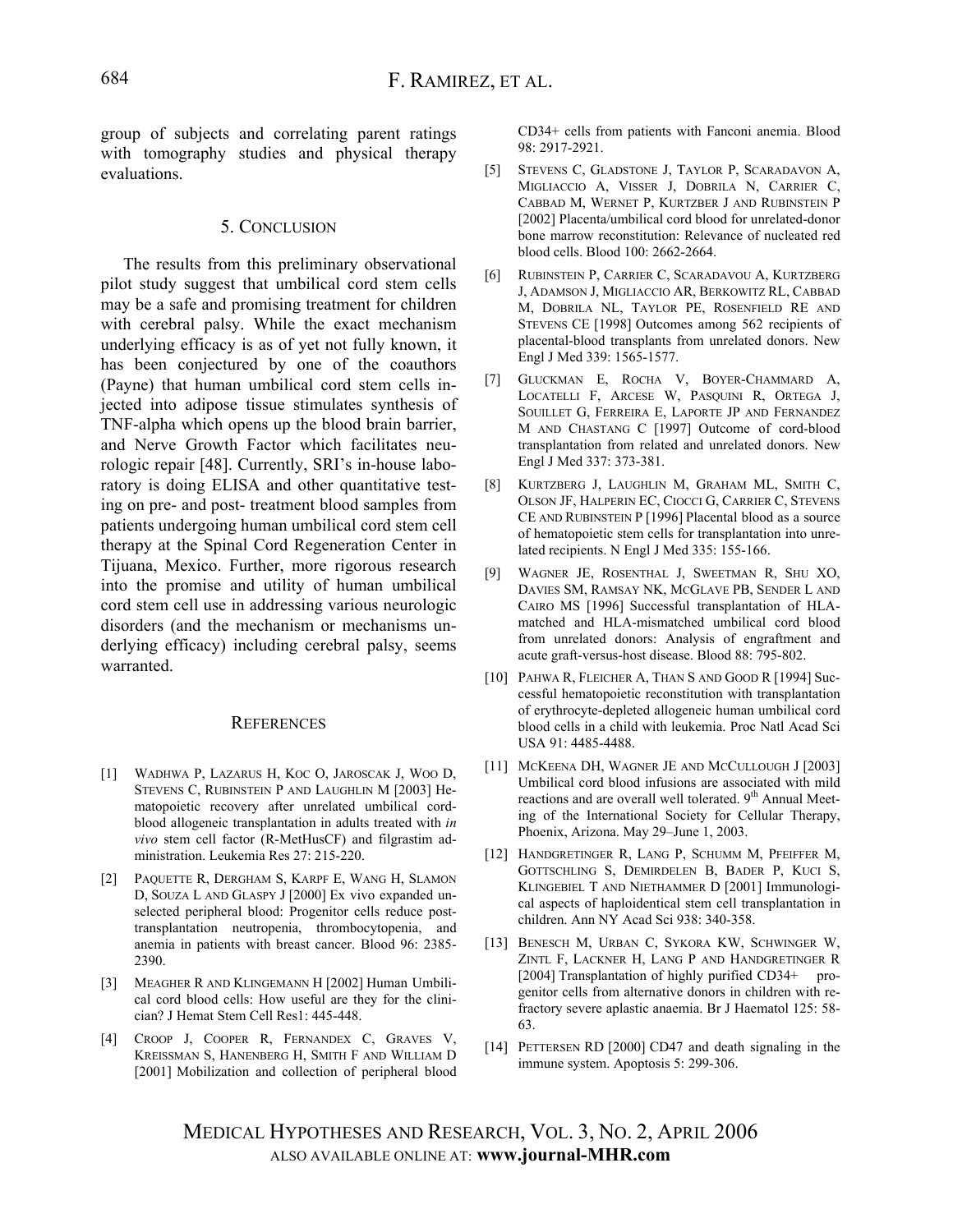- [15] AVICE MN, RUBIO M, SERGERIE M, DELESPESSE G AND SARFATI M [2000] CD47 ligation selectively inhibits the development of human naive T cells into Th1 effectors. J Immunol 165: 4624-4631.
- [16] AVICE M, RUBIO M, SERGERIE M, DELESPESSE G AND SARFATI M [2001] Role of CD47 in the induction of human naive T cell anergy. J Immunol 167: 2459-2468.
- [17] [PECORA AL](http://www.ncbi.nlm.nih.gov/entrez/query.fcgi?db=pubmed&cmd=Search&itool=pubmed_Abstract&term=%22Pecora+AL%22%5BAuthor%5D), [STIFF P](http://www.ncbi.nlm.nih.gov/entrez/query.fcgi?db=pubmed&cmd=Search&itool=pubmed_Abstract&term=%22Stiff+P%22%5BAuthor%5D), [LEMAISTRE](http://www.ncbi.nlm.nih.gov/entrez/query.fcgi?db=pubmed&cmd=Search&itool=pubmed_Abstract&term=%22LeMaistre+CF%22%5BAuthor%5D) CF, [BAYER R](http://www.ncbi.nlm.nih.gov/entrez/query.fcgi?db=pubmed&cmd=Search&itool=pubmed_Abstract&term=%22Bayer+R%22%5BAuthor%5D), BACHIER [C,](http://www.ncbi.nlm.nih.gov/entrez/query.fcgi?db=pubmed&cmd=Search&itool=pubmed_Abstract&term=%22Bachier+C%22%5BAuthor%5D) [GOLDBERG SL](http://www.ncbi.nlm.nih.gov/entrez/query.fcgi?db=pubmed&cmd=Search&itool=pubmed_Abstract&term=%22Goldberg+SL%22%5BAuthor%5D), [PARTHASARATHY M](http://www.ncbi.nlm.nih.gov/entrez/query.fcgi?db=pubmed&cmd=Search&itool=pubmed_Abstract&term=%22Parthasarathy+M%22%5BAuthor%5D), [JENNIS AA](http://www.ncbi.nlm.nih.gov/entrez/query.fcgi?db=pubmed&cmd=Search&itool=pubmed_Abstract&term=%22Jennis+AA%22%5BAuthor%5D), [SMITH AK,](http://www.ncbi.nlm.nih.gov/entrez/query.fcgi?db=pubmed&cmd=Search&itool=pubmed_Abstract&term=%22Smith+AK%22%5BAuthor%5D) [DOUVILLE J](http://www.ncbi.nlm.nih.gov/entrez/query.fcgi?db=pubmed&cmd=Search&itool=pubmed_Abstract&term=%22Douville+J%22%5BAuthor%5D), [CHEN B](http://www.ncbi.nlm.nih.gov/entrez/query.fcgi?db=pubmed&cmd=Search&itool=pubmed_Abstract&term=%22Chen+B%22%5BAuthor%5D), [ARMSTRONG RD](http://www.ncbi.nlm.nih.gov/entrez/query.fcgi?db=pubmed&cmd=Search&itool=pubmed_Abstract&term=%22Armstrong+RD%22%5BAuthor%5D), [MANDALAM RK](http://www.ncbi.nlm.nih.gov/entrez/query.fcgi?db=pubmed&cmd=Search&itool=pubmed_Abstract&term=%22Mandalam+RK%22%5BAuthor%5D) AND [PRETI R](http://www.ncbi.nlm.nih.gov/entrez/query.fcgi?db=pubmed&cmd=Search&itool=pubmed_Abstract&term=%22Preti+R%22%5BAuthor%5D) [2001] A phase II trial evaluating the safety and effectiveness of the Aastrom Replicell system for augmentation of low-dose blood stem cell transplantation. Bone Marrow Transplant 28: 295-303.
- [18] [HANDGRETINGER](http://www.ncbi.nlm.nih.gov/entrez/query.fcgi?db=pubmed&cmd=Search&itool=pubmed_Abstract&term=%22Handgretinger+R%22%5BAuthor%5D) R, [KLINGEBIEL T,](http://www.ncbi.nlm.nih.gov/entrez/query.fcgi?db=pubmed&cmd=Search&itool=pubmed_Abstract&term=%22Klingebiel+T%22%5BAuthor%5D) [LANG P](http://www.ncbi.nlm.nih.gov/entrez/query.fcgi?db=pubmed&cmd=Search&itool=pubmed_Abstract&term=%22Lang+P%22%5BAuthor%5D), [SCHUMM M](http://www.ncbi.nlm.nih.gov/entrez/query.fcgi?db=pubmed&cmd=Search&itool=pubmed_Abstract&term=%22Schumm+M%22%5BAuthor%5D), [NEU S,](http://www.ncbi.nlm.nih.gov/entrez/query.fcgi?db=pubmed&cmd=Search&itool=pubmed_Abstract&term=%22Neu+S%22%5BAuthor%5D) [GEISELHART A](http://www.ncbi.nlm.nih.gov/entrez/query.fcgi?db=pubmed&cmd=Search&itool=pubmed_Abstract&term=%22Geiselhart+A%22%5BAuthor%5D), [BADER P](http://www.ncbi.nlm.nih.gov/entrez/query.fcgi?db=pubmed&cmd=Search&itool=pubmed_Abstract&term=%22Bader+P%22%5BAuthor%5D), [SCHLEGEL PG](http://www.ncbi.nlm.nih.gov/entrez/query.fcgi?db=pubmed&cmd=Search&itool=pubmed_Abstract&term=%22Schlegel+PG%22%5BAuthor%5D), [GREIL J](http://www.ncbi.nlm.nih.gov/entrez/query.fcgi?db=pubmed&cmd=Search&itool=pubmed_Abstract&term=%22Greil+J%22%5BAuthor%5D), [STACHEL](http://www.ncbi.nlm.nih.gov/entrez/query.fcgi?db=pubmed&cmd=Search&itool=pubmed_Abstract&term=%22Stachel+D%22%5BAuthor%5D) D, [HERZOG RJ](http://www.ncbi.nlm.nih.gov/entrez/query.fcgi?db=pubmed&cmd=Search&itool=pubmed_Abstract&term=%22Herzog+RJ%22%5BAuthor%5D) AND [NIETHAMMER D](http://www.ncbi.nlm.nih.gov/entrez/query.fcgi?db=pubmed&cmd=Search&itool=pubmed_Abstract&term=%22Niethammer+D%22%5BAuthor%5D) [2001] Megadose transplantation of purified peripheral blood CD34+ progenitor cells from HLA-mismatched parental donors in children. Bone Marrow Transplant 27: 777- 783.
- [19] COOL VA [1996] Long-term neuropsychological risks in pediatric bone marrow transplant: what do we know? Bone Marrow Transplant 18 (Suppl 3): S45-S49.
- [20] [BUSCHMANN IR,](http://www.ncbi.nlm.nih.gov/entrez/query.fcgi?db=pubmed&cmd=Search&itool=pubmed_Abstract&term=%22Buschmann+IR%22%5BAuthor%5D) [HOEFER IE](http://www.ncbi.nlm.nih.gov/entrez/query.fcgi?db=pubmed&cmd=Search&itool=pubmed_Abstract&term=%22Hoefer+IE%22%5BAuthor%5D), [VAN ROYEN N](http://www.ncbi.nlm.nih.gov/entrez/query.fcgi?db=pubmed&cmd=Search&itool=pubmed_Abstract&term=%22van+Royen+N%22%5BAuthor%5D), [KATZER E](http://www.ncbi.nlm.nih.gov/entrez/query.fcgi?db=pubmed&cmd=Search&itool=pubmed_Abstract&term=%22Katzer+E%22%5BAuthor%5D), [BRAUN-DULLEAUS R](http://www.ncbi.nlm.nih.gov/entrez/query.fcgi?db=pubmed&cmd=Search&itool=pubmed_Abstract&term=%22Braun%2DDulleaus+R%22%5BAuthor%5D), [HEIL M,](http://www.ncbi.nlm.nih.gov/entrez/query.fcgi?db=pubmed&cmd=Search&itool=pubmed_Abstract&term=%22Heil+M%22%5BAuthor%5D) [KOSTIN S](http://www.ncbi.nlm.nih.gov/entrez/query.fcgi?db=pubmed&cmd=Search&itool=pubmed_Abstract&term=%22Kostin+S%22%5BAuthor%5D), [BODE C](http://www.ncbi.nlm.nih.gov/entrez/query.fcgi?db=pubmed&cmd=Search&itool=pubmed_Abstract&term=%22Bode+C%22%5BAuthor%5D) AND [SCHAPER W](http://www.ncbi.nlm.nih.gov/entrez/query.fcgi?db=pubmed&cmd=Search&itool=pubmed_Abstract&term=%22Schaper+W%22%5BAuthor%5D) [2001] GM-CSF: A strong arteriogenic factor acting by amplification of monocyte function. Atherosclerosis 159: 343-356.
- [21] TAGUCHI A, SOMA T, TANAKA H, ET AL. [2004] Administration of CD34+ cells after stroke enhances neurogenesis and angiogenesis in a mouse model. J Clin Invest 114: 330-338. [AUTHORS: PLEASE PROVIDE FULL AUTHOR LIST.]
- [22] PETERSON DA [2004] Umbilical cord blood cells and brain stroke injury: Bringing in fresh blood to address an old problem. J Clin Invest 114: 312-314.
- [23] [SANCHEZ-RAMOS](http://www.ncbi.nlm.nih.gov/entrez/query.fcgi?db=pubmed&cmd=Search&itool=pubmed_Abstract&term=%22Sanchez%2DRamos+JR%22%5BAuthor%5D) JR, [SONG S](http://www.ncbi.nlm.nih.gov/entrez/query.fcgi?db=pubmed&cmd=Search&itool=pubmed_Abstract&term=%22Song+S%22%5BAuthor%5D), [KAMATH SG,](http://www.ncbi.nlm.nih.gov/entrez/query.fcgi?db=pubmed&cmd=Search&itool=pubmed_Abstract&term=%22Kamath+SG%22%5BAuthor%5D) [ZIGOVA T](http://www.ncbi.nlm.nih.gov/entrez/query.fcgi?db=pubmed&cmd=Search&itool=pubmed_Abstract&term=%22Zigova+T%22%5BAuthor%5D), [WILLING A,](http://www.ncbi.nlm.nih.gov/entrez/query.fcgi?db=pubmed&cmd=Search&itool=pubmed_Abstract&term=%22Willing+A%22%5BAuthor%5D) [CARDOZO-PELAEZ](http://www.ncbi.nlm.nih.gov/entrez/query.fcgi?db=pubmed&cmd=Search&itool=pubmed_Abstract&term=%22Cardozo%2DPelaez+F%22%5BAuthor%5D) F, [STEDEFORD T,](http://www.ncbi.nlm.nih.gov/entrez/query.fcgi?db=pubmed&cmd=Search&itool=pubmed_Abstract&term=%22Stedeford+T%22%5BAuthor%5D) [CHOPP M](http://www.ncbi.nlm.nih.gov/entrez/query.fcgi?db=pubmed&cmd=Search&itool=pubmed_Abstract&term=%22Chopp+M%22%5BAuthor%5D) AND [SANBERG PR](http://www.ncbi.nlm.nih.gov/entrez/query.fcgi?db=pubmed&cmd=Search&itool=pubmed_Abstract&term=%22Sanberg+PR%22%5BAuthor%5D) [2001] Expression of neural markers in human umbilical cord blood. Exp Neurology 171: 109- 115.
- [24] [KUCI S](http://www.ncbi.nlm.nih.gov/entrez/query.fcgi?db=pubmed&cmd=Search&itool=pubmed_Abstract&term=%22Kuci+S%22%5BAuthor%5D), [WESSELS JT](http://www.ncbi.nlm.nih.gov/entrez/query.fcgi?db=pubmed&cmd=Search&itool=pubmed_Abstract&term=%22Wessels+JT%22%5BAuthor%5D), [BUHRING HJ,](http://www.ncbi.nlm.nih.gov/entrez/query.fcgi?db=pubmed&cmd=Search&itool=pubmed_Abstract&term=%22Buhring+HJ%22%5BAuthor%5D) [SCHILBACH K](http://www.ncbi.nlm.nih.gov/entrez/query.fcgi?db=pubmed&cmd=Search&itool=pubmed_Abstract&term=%22Schilbach+K%22%5BAuthor%5D), [SCHUMM M](http://www.ncbi.nlm.nih.gov/entrez/query.fcgi?db=pubmed&cmd=Search&itool=pubmed_Abstract&term=%22Schumm+M%22%5BAuthor%5D), [SEITZ G,](http://www.ncbi.nlm.nih.gov/entrez/query.fcgi?db=pubmed&cmd=Search&itool=pubmed_Abstract&term=%22Seitz+G%22%5BAuthor%5D) [LOFFLER J](http://www.ncbi.nlm.nih.gov/entrez/query.fcgi?db=pubmed&cmd=Search&itool=pubmed_Abstract&term=%22Loffler+J%22%5BAuthor%5D), [BADER](http://www.ncbi.nlm.nih.gov/entrez/query.fcgi?db=pubmed&cmd=Search&itool=pubmed_Abstract&term=%22Bader+P%22%5BAuthor%5D) P, [SCHLEGEL](http://www.ncbi.nlm.nih.gov/entrez/query.fcgi?db=pubmed&cmd=Search&itool=pubmed_Abstract&term=%22Schlegel+PG%22%5BAuthor%5D) [PG](http://www.ncbi.nlm.nih.gov/entrez/query.fcgi?db=pubmed&cmd=Search&itool=pubmed_Abstract&term=%22Schlegel+PG%22%5BAuthor%5D), [NIETHAMMER D](http://www.ncbi.nlm.nih.gov/entrez/query.fcgi?db=pubmed&cmd=Search&itool=pubmed_Abstract&term=%22Niethammer+D%22%5BAuthor%5D) AND [HANDGRETINGER R](http://www.ncbi.nlm.nih.gov/entrez/query.fcgi?db=pubmed&cmd=Search&itool=pubmed_Abstract&term=%22Handgretinger+R%22%5BAuthor%5D) [2003] Identification of a novel class of human adherent CD34- stem cells that give rise to SCID-repopulating cells. Blood 101: 869-76.
- [25] SANBERG PR, WILLING AE AND CAHILL DW [2002] Novel cellular approaches to repair of neurodegenerative disease: From Sertoli cells to umbilical cord blood stem cells. Neurotox Res 4: 95-101.
- [26] PIECHACZEK C [2001] CD133. J Biol Regul Homeost

Agents 15: 101-102.

- [27] ROGERS I AND CASPER RF [2003] Stem cells: You can't tell a cell by its cover. Hum Reprod Update. 9: 25-33.
- [28] MCGUCKIN CP, FORRAZ N, ALLOUARD O AND PET-TENGELL R [2004] Umbilical cord blood stem cells can expand hematopoietic and neuroglial progenitors *in vitro.* Exp Cell Res 295: 350-359.
- [29] BICKNESE A, GOODWIN H, QUINN C, HENDERSON V, CHIEN S AND WALL D [2002] Human umbilical cord blood cells can be induced to express markers for neurons and glia. Cell Transplant 11: 261-264.
- [30] [FRAIDENRAICH D,](http://www.ncbi.nlm.nih.gov/entrez/query.fcgi?db=pubmed&cmd=Search&itool=pubmed_Abstract&term=%22Fraidenraich+D%22%5BAuthor%5D) [STILLWELL](http://www.ncbi.nlm.nih.gov/entrez/query.fcgi?db=pubmed&cmd=Search&itool=pubmed_Abstract&term=%22Stillwell+E%22%5BAuthor%5D) E, [ROMERO E,](http://www.ncbi.nlm.nih.gov/entrez/query.fcgi?db=pubmed&cmd=Search&itool=pubmed_Abstract&term=%22Romero+E%22%5BAuthor%5D) [WILKES](http://www.ncbi.nlm.nih.gov/entrez/query.fcgi?db=pubmed&cmd=Search&itool=pubmed_Abstract&term=%22Wilkes+D%22%5BAuthor%5D) D, [MANOVA](http://www.ncbi.nlm.nih.gov/entrez/query.fcgi?db=pubmed&cmd=Search&itool=pubmed_Abstract&term=%22Manova+K%22%5BAuthor%5D) K, [BASSON CT](http://www.ncbi.nlm.nih.gov/entrez/query.fcgi?db=pubmed&cmd=Search&itool=pubmed_Abstract&term=%22Basson+CT%22%5BAuthor%5D) AND [BENEZRA R](http://www.ncbi.nlm.nih.gov/entrez/query.fcgi?db=pubmed&cmd=Search&itool=pubmed_Abstract&term=%22Benezra+R%22%5BAuthor%5D) [2004] Rescue of cardiac defects in id knockout embryos by injection of embryonic stem cels. Science 306: 247-252.
- [31] CHIEN KR, MORETTI A AND LAUGWITZ KL [2004] Development: ES cells to the rescue. Science 306: 239-240.
- [32] ENDE N AND CHEN R [2001] Human umbilical cord blood cells ameliorate Huntington's disease in transgenic mice. J Med 32: 231-240.
- [33] ENDE N, CHEN R AND ENDE-HARRIS D [2001] Human umbilical cord blood cells ameliorate Alzheimer's disease in transgenic mice. J Med 32: 241-247.
- [34] [GARBUZOVA-DAVIS S,](http://www.ncbi.nlm.nih.gov/entrez/query.fcgi?db=pubmed&cmd=Search&itool=pubmed_Abstract&term=%22Garbuzova%2DDavis+S%22%5BAuthor%5D) [WILLING AE](http://www.ncbi.nlm.nih.gov/entrez/query.fcgi?db=pubmed&cmd=Search&itool=pubmed_Abstract&term=%22Willing+AE%22%5BAuthor%5D), [ZIGOVA T,](http://www.ncbi.nlm.nih.gov/entrez/query.fcgi?db=pubmed&cmd=Search&itool=pubmed_Abstract&term=%22Zigova+T%22%5BAuthor%5D) [SAPORTA](http://www.ncbi.nlm.nih.gov/entrez/query.fcgi?db=pubmed&cmd=Search&itool=pubmed_Abstract&term=%22Saporta+S%22%5BAuthor%5D) [S](http://www.ncbi.nlm.nih.gov/entrez/query.fcgi?db=pubmed&cmd=Search&itool=pubmed_Abstract&term=%22Saporta+S%22%5BAuthor%5D), [JUSTEN EB](http://www.ncbi.nlm.nih.gov/entrez/query.fcgi?db=pubmed&cmd=Search&itool=pubmed_Abstract&term=%22Justen+EB%22%5BAuthor%5D), [LANE JC](http://www.ncbi.nlm.nih.gov/entrez/query.fcgi?db=pubmed&cmd=Search&itool=pubmed_Abstract&term=%22Lane+JC%22%5BAuthor%5D), [HUDSON JE,](http://www.ncbi.nlm.nih.gov/entrez/query.fcgi?db=pubmed&cmd=Search&itool=pubmed_Abstract&term=%22Hudson+JE%22%5BAuthor%5D) [CHEN N](http://www.ncbi.nlm.nih.gov/entrez/query.fcgi?db=pubmed&cmd=Search&itool=pubmed_Abstract&term=%22Chen+N%22%5BAuthor%5D), [DAVIS CD](http://www.ncbi.nlm.nih.gov/entrez/query.fcgi?db=pubmed&cmd=Search&itool=pubmed_Abstract&term=%22Davis+CD%22%5BAuthor%5D) AND [SANBERG PR](http://www.ncbi.nlm.nih.gov/entrez/query.fcgi?db=pubmed&cmd=Search&itool=pubmed_Abstract&term=%22Sanberg+PR%22%5BAuthor%5D) [2003] Intravenous administration of human umbilical cord blood cells in a mouse model of amyotrophic lateral sclerosis: Distribution, migration, and differentiation. J Hematother Stem Cell Res 12: 255- 2570.
- [35] [LU D](http://www.ncbi.nlm.nih.gov/entrez/query.fcgi?db=pubmed&cmd=Search&itool=pubmed_Abstract&term=%22Lu+D%22%5BAuthor%5D), [SANBERG PR](http://www.ncbi.nlm.nih.gov/entrez/query.fcgi?db=pubmed&cmd=Search&itool=pubmed_Abstract&term=%22Sanberg+PR%22%5BAuthor%5D), [MAHMOOD A](http://www.ncbi.nlm.nih.gov/entrez/query.fcgi?db=pubmed&cmd=Search&itool=pubmed_Abstract&term=%22Mahmood+A%22%5BAuthor%5D), [LI Y,](http://www.ncbi.nlm.nih.gov/entrez/query.fcgi?db=pubmed&cmd=Search&itool=pubmed_Abstract&term=%22Li+Y%22%5BAuthor%5D) [WANG](http://www.ncbi.nlm.nih.gov/entrez/query.fcgi?db=pubmed&cmd=Search&itool=pubmed_Abstract&term=%22Wang+L%22%5BAuthor%5D) L, [SANCHEZ-RAMOS](http://www.ncbi.nlm.nih.gov/entrez/query.fcgi?db=pubmed&cmd=Search&itool=pubmed_Abstract&term=%22Sanchez%2DRamos+J%22%5BAuthor%5D) J AND [CHOPP](http://www.ncbi.nlm.nih.gov/entrez/query.fcgi?db=pubmed&cmd=Search&itool=pubmed_Abstract&term=%22Chopp+M%22%5BAuthor%5D) M [2002] Intravenous administration of human umbilical cord blood reduces neurological deficit in the rat after traumatic brain injury. Cell Transplant 11: 275-281.
- [36] [CHEN J](http://www.ncbi.nlm.nih.gov/entrez/query.fcgi?db=pubmed&cmd=Search&itool=pubmed_Abstract&term=%22Chen+J%22%5BAuthor%5D), [SANBERG PR](http://www.ncbi.nlm.nih.gov/entrez/query.fcgi?db=pubmed&cmd=Search&itool=pubmed_Abstract&term=%22Sanberg+PR%22%5BAuthor%5D), [LI Y](http://www.ncbi.nlm.nih.gov/entrez/query.fcgi?db=pubmed&cmd=Search&itool=pubmed_Abstract&term=%22Li+Y%22%5BAuthor%5D), [WANG L](http://www.ncbi.nlm.nih.gov/entrez/query.fcgi?db=pubmed&cmd=Search&itool=pubmed_Abstract&term=%22Wang+L%22%5BAuthor%5D), [LU M,](http://www.ncbi.nlm.nih.gov/entrez/query.fcgi?db=pubmed&cmd=Search&itool=pubmed_Abstract&term=%22Lu+M%22%5BAuthor%5D) [WILLING](http://www.ncbi.nlm.nih.gov/entrez/query.fcgi?db=pubmed&cmd=Search&itool=pubmed_Abstract&term=%22Willing+AE%22%5BAuthor%5D) [AE](http://www.ncbi.nlm.nih.gov/entrez/query.fcgi?db=pubmed&cmd=Search&itool=pubmed_Abstract&term=%22Willing+AE%22%5BAuthor%5D), [SANCHEZ-RAMOS J](http://www.ncbi.nlm.nih.gov/entrez/query.fcgi?db=pubmed&cmd=Search&itool=pubmed_Abstract&term=%22Sanchez%2DRamos+J%22%5BAuthor%5D) AND [CHOPP M](http://www.ncbi.nlm.nih.gov/entrez/query.fcgi?db=pubmed&cmd=Search&itool=pubmed_Abstract&term=%22Chopp+M%22%5BAuthor%5D) [2001] Intravenous administration of human umbilical cord blood reduces behavioral deficits after stroke in rats. Stroke 32: 2682- 2688.
- [37] [ZIGOVA T](http://www.ncbi.nlm.nih.gov/entrez/query.fcgi?db=pubmed&cmd=Search&itool=pubmed_Abstract&term=%22Zigova+T%22%5BAuthor%5D), [SONG S](http://www.ncbi.nlm.nih.gov/entrez/query.fcgi?db=pubmed&cmd=Search&itool=pubmed_Abstract&term=%22Song+S%22%5BAuthor%5D), [WILLING](http://www.ncbi.nlm.nih.gov/entrez/query.fcgi?db=pubmed&cmd=Search&itool=pubmed_Abstract&term=%22Willing+AE%22%5BAuthor%5D) AE, [HUDSON](http://www.ncbi.nlm.nih.gov/entrez/query.fcgi?db=pubmed&cmd=Search&itool=pubmed_Abstract&term=%22Hudson+JE%22%5BAuthor%5D) JE, [NEWMAN](http://www.ncbi.nlm.nih.gov/entrez/query.fcgi?db=pubmed&cmd=Search&itool=pubmed_Abstract&term=%22Newman+MB%22%5BAuthor%5D)  [MB](http://www.ncbi.nlm.nih.gov/entrez/query.fcgi?db=pubmed&cmd=Search&itool=pubmed_Abstract&term=%22Newman+MB%22%5BAuthor%5D), [SAPORTA S](http://www.ncbi.nlm.nih.gov/entrez/query.fcgi?db=pubmed&cmd=Search&itool=pubmed_Abstract&term=%22Saporta+S%22%5BAuthor%5D), [SANCHEZ-RAMOS J](http://www.ncbi.nlm.nih.gov/entrez/query.fcgi?db=pubmed&cmd=Search&itool=pubmed_Abstract&term=%22Sanchez%2DRamos+J%22%5BAuthor%5D) AND [SANBERG PR](http://www.ncbi.nlm.nih.gov/entrez/query.fcgi?db=pubmed&cmd=Search&itool=pubmed_Abstract&term=%22Sanberg+PR%22%5BAuthor%5D) [2002] Human Umbilical cord blood cells express neural antigens after transplantation into the developing rat brain. Cell Tranplant 11: 265-274.
- [38] [VENDRAME M](http://www.ncbi.nlm.nih.gov/entrez/query.fcgi?db=pubmed&cmd=Search&itool=pubmed_Abstract&term=%22Vendrame+M%22%5BAuthor%5D), [CASSADY J](http://www.ncbi.nlm.nih.gov/entrez/query.fcgi?db=pubmed&cmd=Search&itool=pubmed_Abstract&term=%22Cassady+J%22%5BAuthor%5D), [NEWCOMB J](http://www.ncbi.nlm.nih.gov/entrez/query.fcgi?db=pubmed&cmd=Search&itool=pubmed_Abstract&term=%22Newcomb+J%22%5BAuthor%5D), [BUTLER T,](http://www.ncbi.nlm.nih.gov/entrez/query.fcgi?db=pubmed&cmd=Search&itool=pubmed_Abstract&term=%22Butler+T%22%5BAuthor%5D) [PENNYPACKER KR](http://www.ncbi.nlm.nih.gov/entrez/query.fcgi?db=pubmed&cmd=Search&itool=pubmed_Abstract&term=%22Pennypacker+KR%22%5BAuthor%5D), [ZIGOVA T,](http://www.ncbi.nlm.nih.gov/entrez/query.fcgi?db=pubmed&cmd=Search&itool=pubmed_Abstract&term=%22Zigova+T%22%5BAuthor%5D) [SANBERG](http://www.ncbi.nlm.nih.gov/entrez/query.fcgi?db=pubmed&cmd=Search&itool=pubmed_Abstract&term=%22Sanberg+CD%22%5BAuthor%5D) CD, [SANBERG](http://www.ncbi.nlm.nih.gov/entrez/query.fcgi?db=pubmed&cmd=Search&itool=pubmed_Abstract&term=%22Sanberg+PR%22%5BAuthor%5D) [PR](http://www.ncbi.nlm.nih.gov/entrez/query.fcgi?db=pubmed&cmd=Search&itool=pubmed_Abstract&term=%22Sanberg+PR%22%5BAuthor%5D) AND [WILLING](http://www.ncbi.nlm.nih.gov/entrez/query.fcgi?db=pubmed&cmd=Search&itool=pubmed_Abstract&term=%22Willing+AE%22%5BAuthor%5D) AE [2004] Infusion of human umbilical cord blood cells in a rat model of stroke dosedependently rescues behavioral deficits and reduces infarct volume. Stroke 35: 2390-2395.
- [39] [TAGUCHI A](http://www.ncbi.nlm.nih.gov/entrez/query.fcgi?db=pubmed&cmd=Search&itool=pubmed_Abstract&term=%22Taguchi+A%22%5BAuthor%5D), [SOMA](http://www.ncbi.nlm.nih.gov/entrez/query.fcgi?db=pubmed&cmd=Search&itool=pubmed_Abstract&term=%22Soma+T%22%5BAuthor%5D) T, [TANAKA H](http://www.ncbi.nlm.nih.gov/entrez/query.fcgi?db=pubmed&cmd=Search&itool=pubmed_Abstract&term=%22Tanaka+H%22%5BAuthor%5D), [KANDA T](http://www.ncbi.nlm.nih.gov/entrez/query.fcgi?db=pubmed&cmd=Search&itool=pubmed_Abstract&term=%22Kanda+T%22%5BAuthor%5D), [NISHIMURA](http://www.ncbi.nlm.nih.gov/entrez/query.fcgi?db=pubmed&cmd=Search&itool=pubmed_Abstract&term=%22Nishimura+H%22%5BAuthor%5D)  [H,](http://www.ncbi.nlm.nih.gov/entrez/query.fcgi?db=pubmed&cmd=Search&itool=pubmed_Abstract&term=%22Nishimura+H%22%5BAuthor%5D) [YOSHIKAWA H](http://www.ncbi.nlm.nih.gov/entrez/query.fcgi?db=pubmed&cmd=Search&itool=pubmed_Abstract&term=%22Yoshikawa+H%22%5BAuthor%5D), [TSUKAMOTO Y](http://www.ncbi.nlm.nih.gov/entrez/query.fcgi?db=pubmed&cmd=Search&itool=pubmed_Abstract&term=%22Tsukamoto+Y%22%5BAuthor%5D), [ISO H,](http://www.ncbi.nlm.nih.gov/entrez/query.fcgi?db=pubmed&cmd=Search&itool=pubmed_Abstract&term=%22Iso+H%22%5BAuthor%5D) [FUJIMORI Y,](http://www.ncbi.nlm.nih.gov/entrez/query.fcgi?db=pubmed&cmd=Search&itool=pubmed_Abstract&term=%22Fujimori+Y%22%5BAuthor%5D)